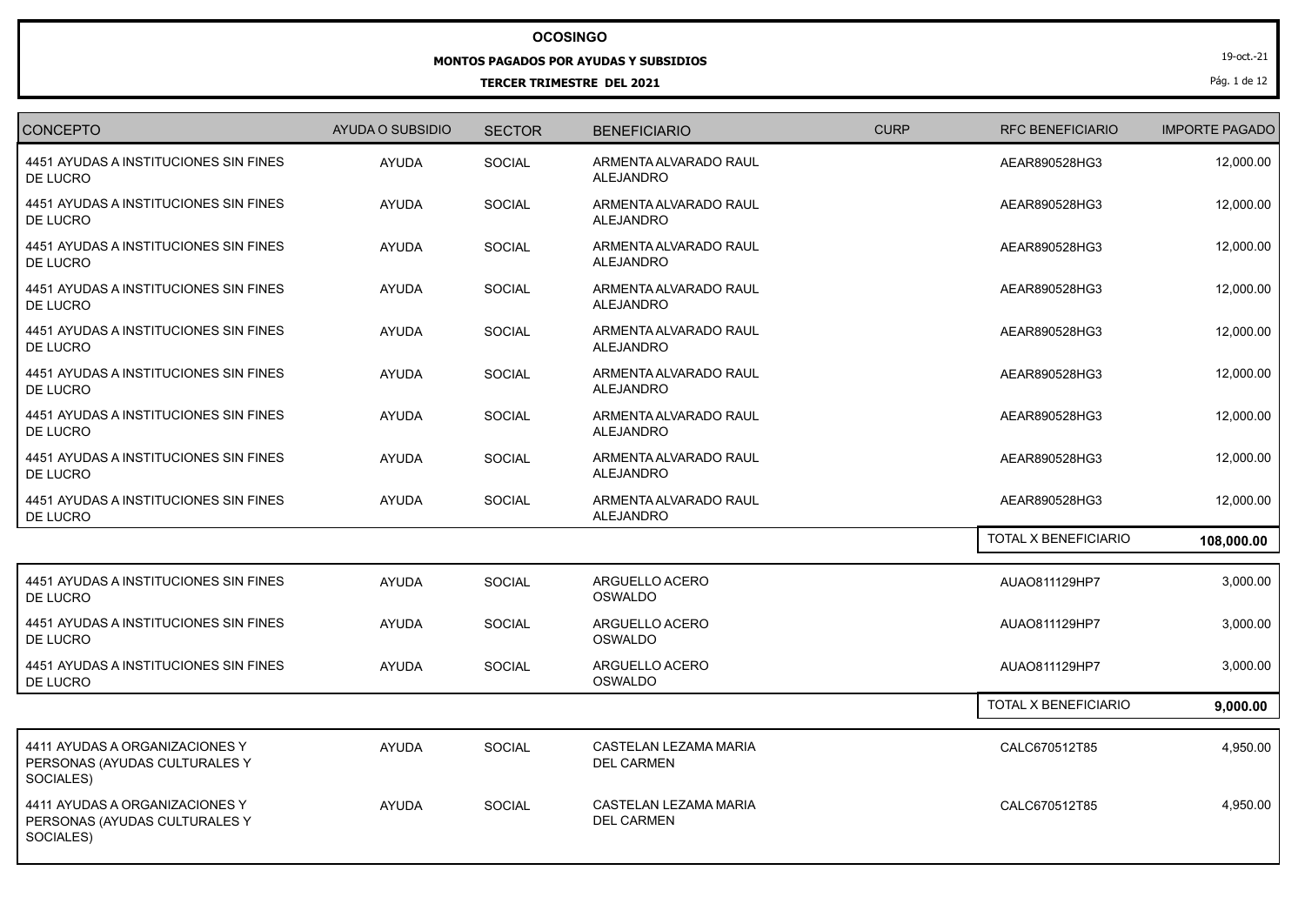| <b>CONCEPTO</b>                                                              | <b>AYUDA O SUBSIDIO</b> | <b>SECTOR</b> | <b>BENEFICIARIO</b>                        | <b>CURP</b> | <b>RFC BENEFICIARIO</b> | <b>IMPORTE PAGADO</b> |
|------------------------------------------------------------------------------|-------------------------|---------------|--------------------------------------------|-------------|-------------------------|-----------------------|
| 4411 AYUDAS A ORGANIZACIONES Y<br>PERSONAS (AYUDAS CULTURALES Y<br>SOCIALES) | <b>AYUDA</b>            | SOCIAL        | CASTELAN LEZAMA MARIA<br><b>DEL CARMEN</b> |             | CALC670512T85           | 4,950.00              |
| 4411 AYUDAS A ORGANIZACIONES Y<br>PERSONAS (AYUDAS CULTURALES Y<br>SOCIALES) | <b>AYUDA</b>            | <b>SOCIAL</b> | CASTELAN LEZAMA MARIA<br>DEL CARMEN        |             | CALC670512T85           | 4,950.00              |
| 4411 AYUDAS A ORGANIZACIONES Y<br>PERSONAS (AYUDAS CULTURALES Y<br>SOCIALES) | <b>AYUDA</b>            | <b>SOCIAL</b> | CASTELAN LEZAMA MARIA<br><b>DEL CARMEN</b> |             | CALC670512T85           | 4,950.00              |
| 4411 AYUDAS A ORGANIZACIONES Y<br>PERSONAS (AYUDAS CULTURALES Y<br>SOCIALES) | <b>AYUDA</b>            | SOCIAL        | CASTELAN LEZAMA MARIA<br><b>DEL CARMEN</b> |             | CALC670512T85           | 4,950.00              |
| 4411 AYUDAS A ORGANIZACIONES Y<br>PERSONAS (AYUDAS CULTURALES Y<br>SOCIALES) | <b>AYUDA</b>            | <b>SOCIAL</b> | CASTELAN LEZAMA MARIA<br><b>DEL CARMEN</b> |             | CALC670512T85           | 4,950.00              |
| 4411 AYUDAS A ORGANIZACIONES Y<br>PERSONAS (AYUDAS CULTURALES Y<br>SOCIALES) | <b>AYUDA</b>            | SOCIAL        | CASTELAN LEZAMA MARIA<br><b>DEL CARMEN</b> |             | CALC670512T85           | 4,950.00              |
| 4411 AYUDAS A ORGANIZACIONES Y<br>PERSONAS (AYUDAS CULTURALES Y<br>SOCIALES) | <b>AYUDA</b>            | <b>SOCIAL</b> | CASTELAN LEZAMA MARIA<br><b>DEL CARMEN</b> |             | CALC670512T85           | 4,950.00              |
| 4411 AYUDAS A ORGANIZACIONES Y<br>PERSONAS (AYUDAS CULTURALES Y<br>SOCIALES) | <b>AYUDA</b>            | <b>SOCIAL</b> | CASTELAN LEZAMA MARIA<br><b>DEL CARMEN</b> |             | CALC670512T85           | 4,950.00              |
| 4411 AYUDAS A ORGANIZACIONES Y<br>PERSONAS (AYUDAS CULTURALES Y<br>SOCIALES) | <b>AYUDA</b>            | SOCIAL        | CASTELAN LEZAMA MARIA<br><b>DEL CARMEN</b> |             | CALC670512T85           | 4,950.00              |
| 4411 AYUDAS A ORGANIZACIONES Y<br>PERSONAS (AYUDAS CULTURALES Y<br>SOCIALES) | <b>AYUDA</b>            | SOCIAL        | CASTELAN LEZAMA MARIA<br><b>DEL CARMEN</b> |             | CALC670512T85           | 4,950.00              |
| 4411 AYUDAS A ORGANIZACIONES Y<br>PERSONAS (AYUDAS CULTURALES Y<br>SOCIALES) | <b>AYUDA</b>            | <b>SOCIAL</b> | CASTELAN LEZAMA MARIA<br><b>DEL CARMEN</b> |             | CALC670512T85           | 4,950.00              |
| 4411 AYUDAS A ORGANIZACIONES Y<br>PERSONAS (AYUDAS CULTURALES Y<br>SOCIALES) | <b>AYUDA</b>            | <b>SOCIAL</b> | CASTELAN LEZAMA MARIA<br><b>DEL CARMEN</b> |             | CALC670512T85           | 4,950.00              |
| 4411 AYUDAS A ORGANIZACIONES Y<br>PERSONAS (AYUDAS CULTURALES Y<br>SOCIALES) | <b>AYUDA</b>            | <b>SOCIAL</b> | CASTELAN LEZAMA MARIA<br><b>DEL CARMEN</b> |             | CALC670512T85           | 2,400.00              |
|                                                                              |                         |               |                                            |             |                         |                       |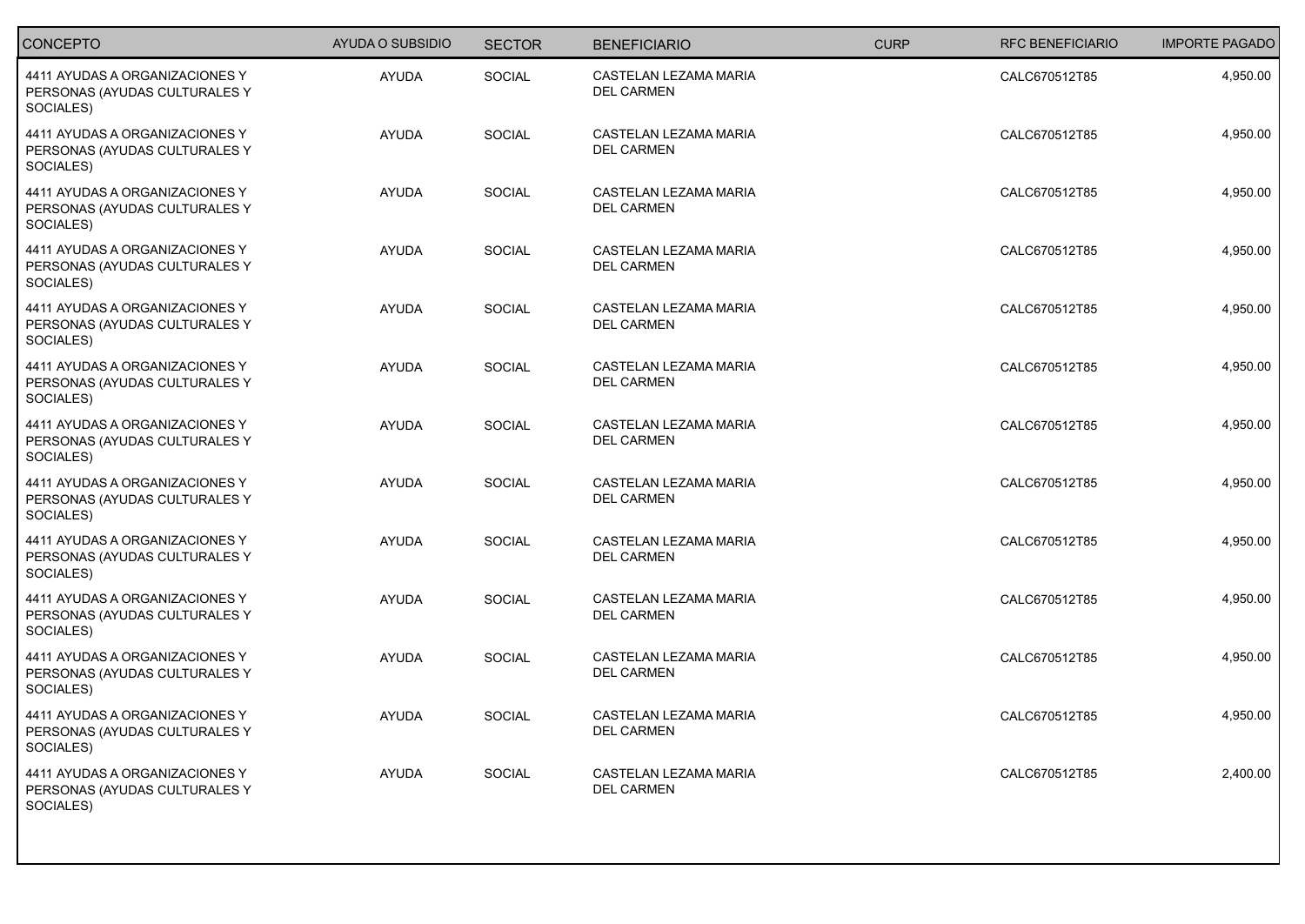| <b>CONCEPTO</b>                                                              | <b>AYUDA O SUBSIDIO</b> | <b>SECTOR</b> | <b>BENEFICIARIO</b>                        | <b>CURP</b> | <b>RFC BENEFICIARIO</b> | <b>IMPORTE PAGADO</b> |
|------------------------------------------------------------------------------|-------------------------|---------------|--------------------------------------------|-------------|-------------------------|-----------------------|
| 4411 AYUDAS A ORGANIZACIONES Y<br>PERSONAS (AYUDAS CULTURALES Y<br>SOCIALES) | <b>AYUDA</b>            | <b>SOCIAL</b> | CASTELAN LEZAMA MARIA<br><b>DEL CARMEN</b> |             | CALC670512T85           | 4,950.00              |
| 4411 AYUDAS A ORGANIZACIONES Y<br>PERSONAS (AYUDAS CULTURALES Y<br>SOCIALES) | <b>AYUDA</b>            | SOCIAL        | CASTELAN LEZAMA MARIA<br><b>DEL CARMEN</b> |             | CALC670512T85           | 4,950.00              |
| 4411 AYUDAS A ORGANIZACIONES Y<br>PERSONAS (AYUDAS CULTURALES Y<br>SOCIALES) | <b>AYUDA</b>            | SOCIAL        | CASTELAN LEZAMA MARIA<br><b>DEL CARMEN</b> |             | CALC670512T85           | 4,950.00              |
| 4411 AYUDAS A ORGANIZACIONES Y<br>PERSONAS (AYUDAS CULTURALES Y<br>SOCIALES) | <b>AYUDA</b>            | SOCIAL        | CASTELAN LEZAMA MARIA<br><b>DEL CARMEN</b> |             | CALC670512T85           | 4,950.00              |
|                                                                              |                         |               |                                            |             | TOTAL X BENEFICIARIO    | 91,500.00             |
| 4451 AYUDAS A INSTITUCIONES SIN FINES<br>DE LUCRO                            | <b>AYUDA</b>            | SOCIAL        | CAMERAS VELAZQUEZ LUZ<br><b>EDDALY</b>     |             | CAVL650621QN2           | 800.00                |
| 4451 AYUDAS A INSTITUCIONES SIN FINES<br>DE LUCRO                            | <b>AYUDA</b>            | <b>SOCIAL</b> | CAMERAS VELAZQUEZ LUZ<br><b>EDDALY</b>     |             | CAVL650621QN2           | 800.00                |
| 4451 AYUDAS A INSTITUCIONES SIN FINES<br>DE LUCRO                            | <b>AYUDA</b>            | SOCIAL        | CAMERAS VELAZQUEZ LUZ<br><b>EDDALY</b>     |             | CAVL650621QN2           | 800.00                |
|                                                                              |                         |               |                                            |             | TOTAL X BENEFICIARIO    | 2,400.00              |
| 4411 AYUDAS A ORGANIZACIONES Y<br>PERSONAS (AYUDAS CULTURALES Y<br>SOCIALES) | <b>AYUDA</b>            | SOCIAL        | CONSTANTINO PEREZ JOSE<br><b>ALEJANDRO</b> |             | COPA690318D56           | 54,000.00             |
| 4411 AYUDAS A ORGANIZACIONES Y<br>PERSONAS (AYUDAS CULTURALES Y<br>SOCIALES) | <b>AYUDA</b>            | SOCIAL        | CONSTANTINO PEREZ JOSE<br>ALEJANDRO        |             | COPA690318D56           | 546,000.00            |
| 4411 AYUDAS A ORGANIZACIONES Y<br>PERSONAS (AYUDAS CULTURALES Y<br>SOCIALES) | <b>AYUDA</b>            | SOCIAL        | CONSTANTINO PEREZ JOSE<br>ALEJANDRO        |             | COPA690318D56           | 108,000.00            |
| 4411 AYUDAS A ORGANIZACIONES Y<br>PERSONAS (AYUDAS CULTURALES Y<br>SOCIALES) | <b>AYUDA</b>            | SOCIAL        | CONSTANTINO PEREZ JOSE<br><b>ALEJANDRO</b> |             | COPA690318D56           | 1,092,000.00          |
| 4411 AYUDAS A ORGANIZACIONES Y<br>PERSONAS (AYUDAS CULTURALES Y<br>SOCIALES) | AYUDA                   | SOCIAL        | CONSTANTINO PEREZ JOSE<br><b>ALEJANDRO</b> |             | COPA690318D56           | 138,000.00            |
| 4411 AYUDAS A ORGANIZACIONES Y<br>PERSONAS (AYUDAS CULTURALES Y<br>SOCIALES) | AYUDA                   | SOCIAL        | CONSTANTINO PEREZ JOSE<br><b>ALEJANDRO</b> |             | COPA690318D56           | 138,000.00            |
|                                                                              |                         |               |                                            |             |                         |                       |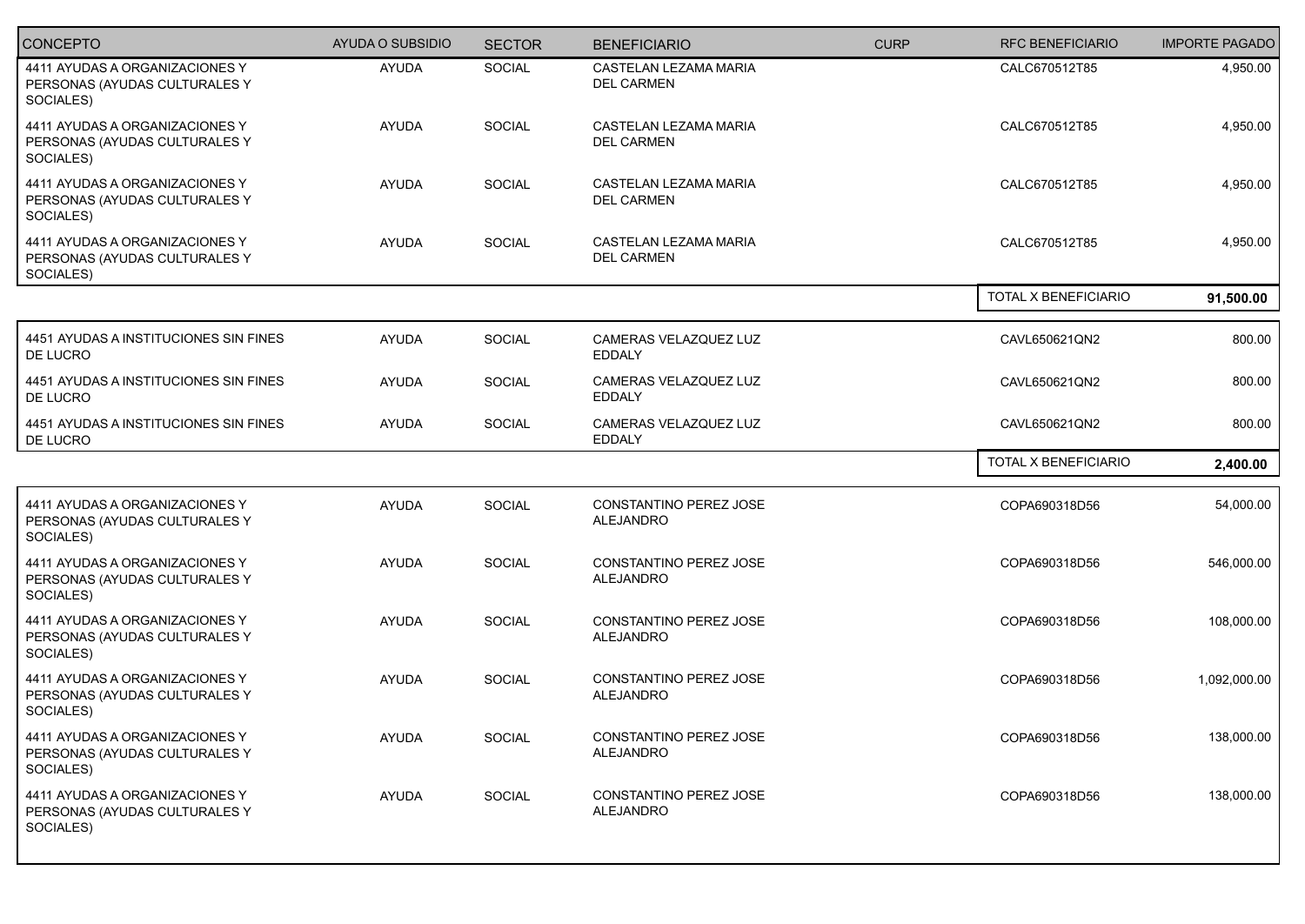| CONCEPTO                                                                     | AYUDA O SUBSIDIO | <b>SECTOR</b> | <b>BENEFICIARIO</b>                         | <b>CURP</b> | <b>RFC BENEFICIARIO</b> | <b>IMPORTE PAGADO</b> |
|------------------------------------------------------------------------------|------------------|---------------|---------------------------------------------|-------------|-------------------------|-----------------------|
| 4411 AYUDAS A ORGANIZACIONES Y<br>PERSONAS (AYUDAS CULTURALES Y<br>SOCIALES) | <b>AYUDA</b>     | SOCIAL        | CONSTANTINO PEREZ JOSE<br>ALEJANDRO         |             | COPA690318D56           | 1,100,000.00          |
| 4411 AYUDAS A ORGANIZACIONES Y<br>PERSONAS (AYUDAS CULTURALES Y<br>SOCIALES) | AYUDA            | SOCIAL        | CONSTANTINO PEREZ JOSE<br>ALEJANDRO         |             | COPA690318D56           | 164,300.00            |
| 4411 AYUDAS A ORGANIZACIONES Y<br>PERSONAS (AYUDAS CULTURALES Y<br>SOCIALES) | <b>AYUDA</b>     | <b>SOCIAL</b> | CONSTANTINO PEREZ JOSE<br><b>ALEJANDRO</b>  |             | COPA690318D56           | 164,300.00            |
| 4411 AYUDAS A ORGANIZACIONES Y<br>PERSONAS (AYUDAS CULTURALES Y<br>SOCIALES) | <b>AYUDA</b>     | SOCIAL        | CONSTANTINO PEREZ JOSE<br><b>ALEJANDRO</b>  |             | COPA690318D56           | 164,300.00            |
|                                                                              |                  |               |                                             |             | TOTAL X BENEFICIARIO    | 3,668,900.00          |
| 4451 AYUDAS A INSTITUCIONES SIN FINES<br>DE LUCRO                            | AYUDA            | SOCIAL        | DECELIS GOMEZ ALFREDO<br><b>ESTEBAN</b>     |             | DEGA6409125T6           | 25,000.00             |
|                                                                              |                  |               |                                             |             | TOTAL X BENEFICIARIO    | 25,000.00             |
| 4411 AYUDAS A ORGANIZACIONES Y<br>PERSONAS (AYUDAS CULTURALES Y<br>SOCIALES) | <b>AYUDA</b>     | SOCIAL        | <b>DECELIS GUTIERREZ</b><br>DOROTEA MINERVA |             | DEGD790909N33           | 5,800.00              |
|                                                                              |                  |               |                                             |             | TOTAL X BENEFICIARIO    | 5,800.00              |
| 4411 AYUDAS A ORGANIZACIONES Y<br>PERSONAS (AYUDAS CULTURALES Y<br>SOCIALES) | <b>AYUDA</b>     | SOCIAL        | DIAZ AGUILAR REYNA                          |             | DIAC540704EV2           | 718.50                |
|                                                                              |                  |               |                                             |             | TOTAL X BENEFICIARIO    | 718.50                |
| 4411 AYUDAS A ORGANIZACIONES Y<br>PERSONAS (AYUDAS CULTURALES Y<br>SOCIALES) | <b>AYUDA</b>     | SOCIAL        | DIAZ ESTRADA ROCIO                          |             | DIER7308181M7           | 50,000.00             |
| 4411 AYUDAS A ORGANIZACIONES Y<br>PERSONAS (AYUDAS CULTURALES Y<br>SOCIALES) | <b>AYUDA</b>     | <b>SOCIAL</b> | DIAZ ESTRADA ROCIO                          |             | DIER7308181M7           | 5,000.00              |
| 4411 AYUDAS A ORGANIZACIONES Y<br>PERSONAS (AYUDAS CULTURALES Y<br>SOCIALES) | <b>AYUDA</b>     | SOCIAL        | DIAZ ESTRADA ROCIO                          |             | DIER7308181M7           | 10,000.00             |
|                                                                              |                  |               |                                             |             | TOTAL X BENEFICIARIO    | 65,000.00             |
| 4451 AYUDAS A INSTITUCIONES SIN FINES<br>DE LUCRO                            | AYUDA            | SOCIAL        | DOMINGUEZ CANCINO<br>AGENOR                 |             | DOCA480511E25           | 550.00                |
|                                                                              |                  |               |                                             |             |                         |                       |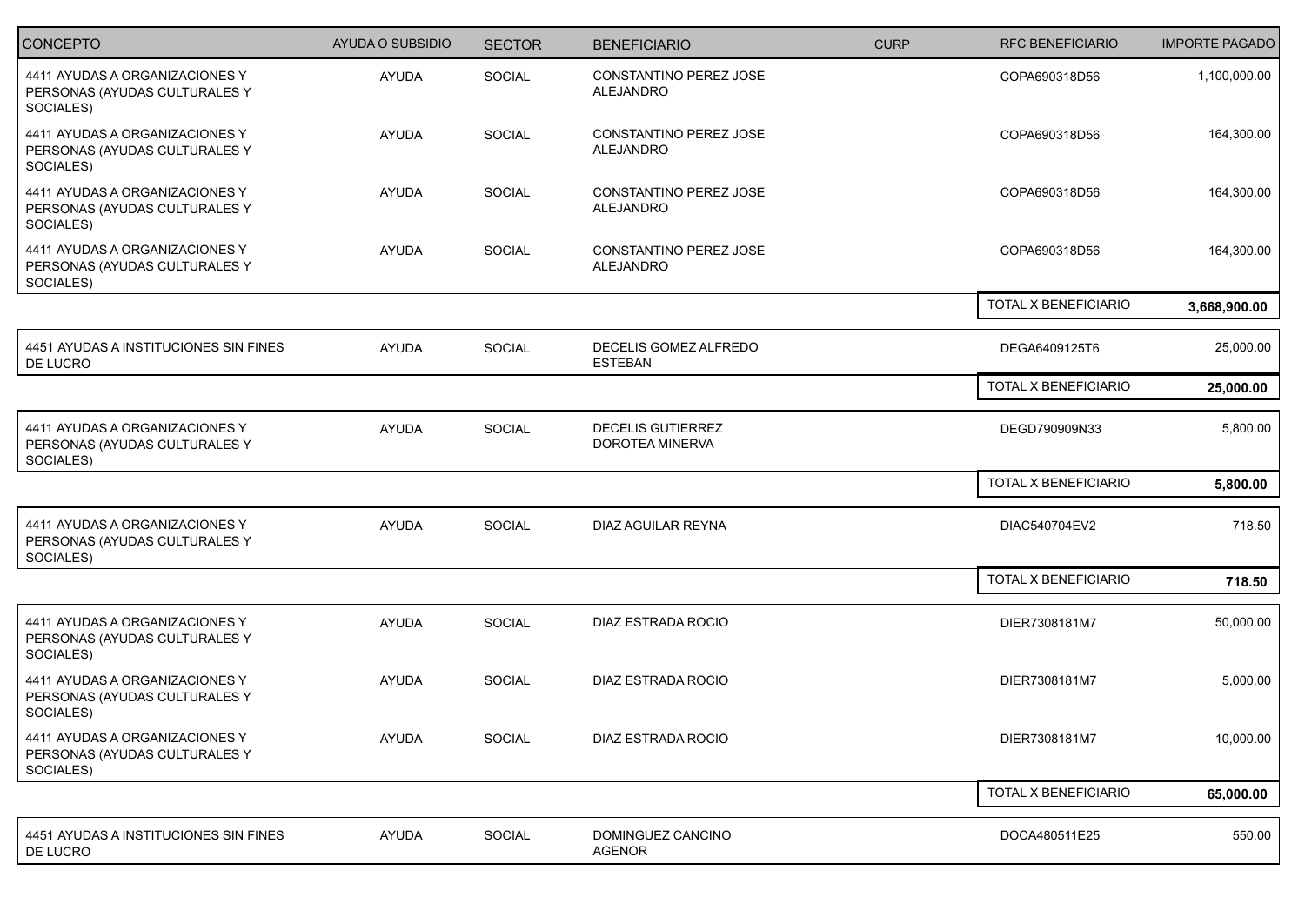| <b>CONCEPTO</b>                                                              | <b>AYUDA O SUBSIDIO</b> | <b>SECTOR</b> | <b>BENEFICIARIO</b>                             | <b>CURP</b> | <b>RFC BENEFICIARIO</b> | <b>IMPORTE PAGADO</b> |
|------------------------------------------------------------------------------|-------------------------|---------------|-------------------------------------------------|-------------|-------------------------|-----------------------|
| 4451 AYUDAS A INSTITUCIONES SIN FINES<br>DE LUCRO                            | <b>AYUDA</b>            | SOCIAL        | DOMINGUEZ CANCINO<br><b>AGENOR</b>              |             | DOCA480511E25           | 950.00                |
| 4451 AYUDAS A INSTITUCIONES SIN FINES<br>DE LUCRO                            | <b>AYUDA</b>            | SOCIAL        | DOMINGUEZ CANCINO<br><b>AGENOR</b>              |             | DOCA480511E25           | 3,200.00              |
|                                                                              |                         |               |                                                 |             | TOTAL X BENEFICIARIO    | 4,700.00              |
| 4411 AYUDAS A ORGANIZACIONES Y<br>PERSONAS (AYUDAS CULTURALES Y<br>SOCIALES) | <b>AYUDA</b>            | SOCIAL        | <b>GIRON GOMEZ ANTONIO</b>                      |             | GIGA7705134B2           | 17,500.00             |
|                                                                              |                         |               |                                                 |             | TOTAL X BENEFICIARIO    | 17,500.00             |
| 4411 AYUDAS A ORGANIZACIONES Y<br>PERSONAS (AYUDAS CULTURALES Y<br>SOCIALES) | <b>AYUDA</b>            | SOCIAL        | <b>GORDILLO ARCIA EDUARDO</b><br><b>DARINEL</b> |             | GOAE881228TK4           | 4,999.00              |
| 4411 AYUDAS A ORGANIZACIONES Y<br>PERSONAS (AYUDAS CULTURALES Y<br>SOCIALES) | AYUDA                   | SOCIAL        | <b>GORDILLO ARCIA EDUARDO</b><br><b>DARINEL</b> |             | GOAE881228TK4           | 4,640.00              |
| 4411 AYUDAS A ORGANIZACIONES Y<br>PERSONAS (AYUDAS CULTURALES Y<br>SOCIALES) | AYUDA                   | SOCIAL        | <b>GORDILLO ARCIA EDUARDO</b><br><b>DARINEL</b> |             | GOAE881228TK4           | 4,999.00              |
| 4411 AYUDAS A ORGANIZACIONES Y<br>PERSONAS (AYUDAS CULTURALES Y<br>SOCIALES) | AYUDA                   | <b>SOCIAL</b> | <b>GORDILLO ARCIA EDUARDO</b><br><b>DARINEL</b> |             | GOAE881228TK4           | 4,640.00              |
| 4411 AYUDAS A ORGANIZACIONES Y<br>PERSONAS (AYUDAS CULTURALES Y<br>SOCIALES) | <b>AYUDA</b>            | SOCIAL        | <b>GORDILLO ARCIA EDUARDO</b><br><b>DARINEL</b> |             | GOAE881228TK4           | 4,640.00              |
|                                                                              |                         |               |                                                 |             | TOTAL X BENEFICIARIO    | 23,918.00             |
| 4411 AYUDAS A ORGANIZACIONES Y<br>PERSONAS (AYUDAS CULTURALES Y<br>SOCIALES) | <b>AYUDA</b>            | SOCIAL        | <b>GORDILLO ARDINES MARIA</b><br>DE LA LUZ      |             | GOAL651022646           | 18,447.00             |
|                                                                              |                         |               |                                                 |             | TOTAL X BENEFICIARIO    | 18,447.00             |
| 4411 AYUDAS A ORGANIZACIONES Y<br>PERSONAS (AYUDAS CULTURALES Y<br>SOCIALES) | AYUDA                   | SOCIAL        | GASOLINERA OCOCINGO SA<br>DE CV                 |             | GOC981012U48            | 200,000.00            |
| 4411 AYUDAS A ORGANIZACIONES Y<br>PERSONAS (AYUDAS CULTURALES Y<br>SOCIALES) | AYUDA                   | SOCIAL        | GASOLINERA OCOCINGO SA<br>DE CV                 |             | GOC981012U48            | 206,000.00            |
|                                                                              |                         |               |                                                 |             |                         |                       |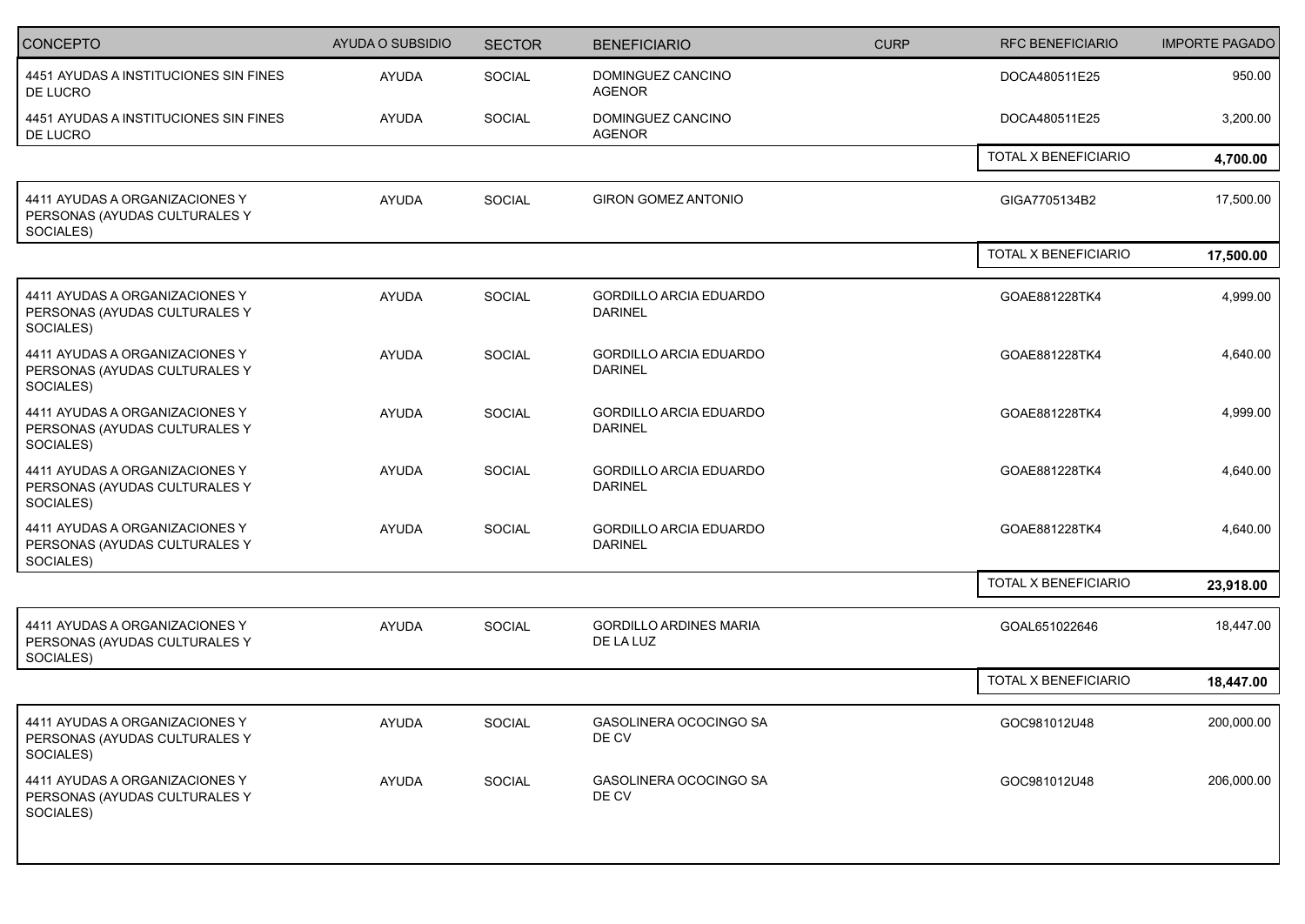| <b>CONCEPTO</b>                                                              | <b>AYUDA O SUBSIDIO</b> | <b>SECTOR</b> | <b>BENEFICIARIO</b>                         | <b>CURP</b> | <b>RFC BENEFICIARIO</b> | <b>IMPORTE PAGADO</b> |
|------------------------------------------------------------------------------|-------------------------|---------------|---------------------------------------------|-------------|-------------------------|-----------------------|
| 4411 AYUDAS A ORGANIZACIONES Y<br>PERSONAS (AYUDAS CULTURALES Y<br>SOCIALES) | <b>AYUDA</b>            | SOCIAL        | GASOLINERA OCOCINGO SA<br>DE CV             |             | GOC981012U48            | 135,000.00            |
| 4411 AYUDAS A ORGANIZACIONES Y<br>PERSONAS (AYUDAS CULTURALES Y<br>SOCIALES) | <b>AYUDA</b>            | SOCIAL        | GASOLINERA OCOCINGO SA<br>DE CV             |             | GOC981012U48            | 90,000.00             |
| 4411 AYUDAS A ORGANIZACIONES Y<br>PERSONAS (AYUDAS CULTURALES Y<br>SOCIALES) | <b>AYUDA</b>            | SOCIAL        | GASOLINERA OCOCINGO SA<br>DE CV             |             | GOC981012U48            | 80,000.00             |
| 4411 AYUDAS A ORGANIZACIONES Y<br>PERSONAS (AYUDAS CULTURALES Y<br>SOCIALES) | <b>AYUDA</b>            | SOCIAL        | GASOLINERA OCOCINGO SA<br>DE CV             |             | GOC981012U48            | 70,000.00             |
| 4411 AYUDAS A ORGANIZACIONES Y<br>PERSONAS (AYUDAS CULTURALES Y<br>SOCIALES) | <b>AYUDA</b>            | SOCIAL        | GASOLINERA OCOCINGO SA<br>DE CV             |             | GOC981012U48            | 100,000.00            |
| 4411 AYUDAS A ORGANIZACIONES Y<br>PERSONAS (AYUDAS CULTURALES Y<br>SOCIALES) | <b>AYUDA</b>            | SOCIAL        | GASOLINERA OCOCINGO SA<br>DE CV             |             | GOC981012U48            | 101,000.00            |
| 4411 AYUDAS A ORGANIZACIONES Y<br>PERSONAS (AYUDAS CULTURALES Y<br>SOCIALES) | <b>AYUDA</b>            | SOCIAL        | GASOLINERA OCOCINGO SA<br>DE CV             |             | GOC981012U48            | 100,000.00            |
| 4411 AYUDAS A ORGANIZACIONES Y<br>PERSONAS (AYUDAS CULTURALES Y<br>SOCIALES) | <b>AYUDA</b>            | SOCIAL        | GASOLINERA OCOCINGO SA<br>DE CV             |             | GOC981012U48            | 71,176.91             |
| 4411 AYUDAS A ORGANIZACIONES Y<br>PERSONAS (AYUDAS CULTURALES Y<br>SOCIALES) | <b>AYUDA</b>            | SOCIAL        | GASOLINERA OCOCINGO SA<br>DE CV             |             | GOC981012U48            | 2,113.09              |
|                                                                              |                         |               |                                             |             | TOTAL X BENEFICIARIO    | 1,155,290.00          |
| 4411 AYUDAS A ORGANIZACIONES Y<br>PERSONAS (AYUDAS CULTURALES Y<br>SOCIALES) | <b>AYUDA</b>            | SOCIAL        | GOMEZ VAZQUEZ SERGIO<br>LUIS                |             | GOVS920804G13           | 17,670.00             |
|                                                                              |                         |               |                                             |             | TOTAL X BENEFICIARIO    | 17,670.00             |
| 4451 AYUDAS A INSTITUCIONES SIN FINES<br>DE LUCRO                            | AYUDA                   | SOCIAL        | <b>GUTIERREZ ALFARO</b><br>LORENA DEL ROCIO |             | GUAL630509UG8           | 1,500.00              |
| 4451 AYUDAS A INSTITUCIONES SIN FINES<br>DE LUCRO                            | AYUDA                   | SOCIAL        | <b>GUTIERREZ ALFARO</b><br>LORENA DEL ROCIO |             | GUAL630509UG8           | 1,500.00              |
| 4451 AYUDAS A INSTITUCIONES SIN FINES<br>DE LUCRO                            | AYUDA                   | SOCIAL        | <b>GUTIERREZ ALFARO</b><br>LORENA DEL ROCIO |             | GUAL630509UG8           | 1,500.00              |
|                                                                              |                         |               |                                             |             |                         |                       |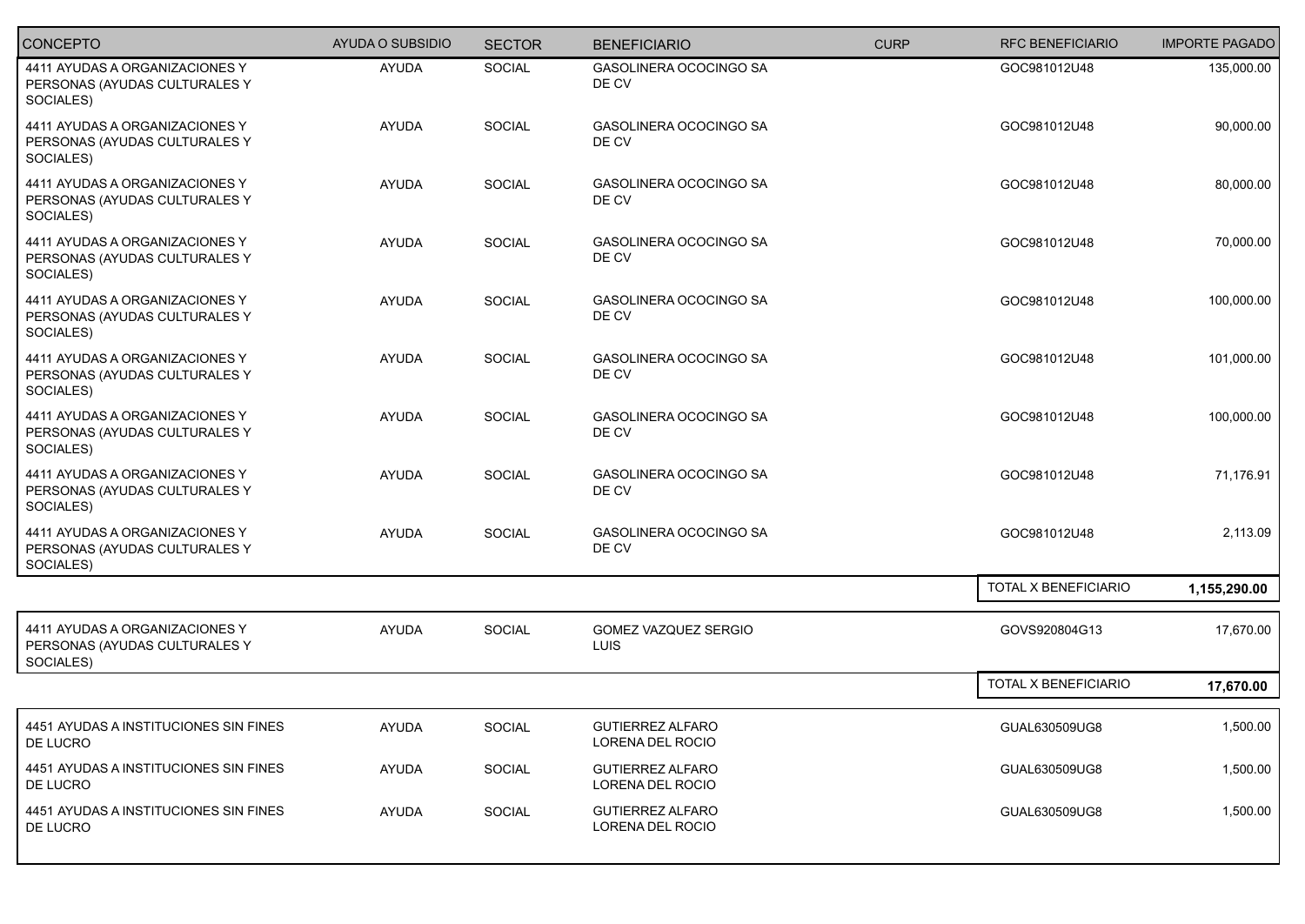| <b>CONCEPTO</b>                                                              | AYUDA O SUBSIDIO | <b>SECTOR</b> | <b>BENEFICIARIO</b>                              | <b>CURP</b> | <b>RFC BENEFICIARIO</b> | <b>IMPORTE PAGADO</b> |
|------------------------------------------------------------------------------|------------------|---------------|--------------------------------------------------|-------------|-------------------------|-----------------------|
|                                                                              |                  |               |                                                  |             | TOTAL X BENEFICIARIO    | 4,500.00              |
| 4451 AYUDAS A INSTITUCIONES SIN FINES<br>DE LUCRO                            | AYUDA            | SOCIAL        | <b>GUILLEN BURGUETE</b><br>ALFREDO HORACIO       |             | GUBA780112190           | 10,000.00             |
|                                                                              |                  |               |                                                  |             | TOTAL X BENEFICIARIO    | 10,000.00             |
| 4411 AYUDAS A ORGANIZACIONES Y<br>PERSONAS (AYUDAS CULTURALES Y<br>SOCIALES) | AYUDA            | SOCIAL        | <b>GUZMAN GUTIERREZ PEDRO</b>                    |             | GUGP8101094N3           | 5,000.00              |
|                                                                              |                  |               |                                                  |             | TOTAL X BENEFICIARIO    | 5,000.00              |
| 4451 AYUDAS A INSTITUCIONES SIN FINES<br>DE LUCRO                            | <b>AYUDA</b>     | SOCIAL        | HERNANDEZ LOPEZ LUCIO<br><b>MARTIN</b>           |             | HELL710208DV8           | 360.00                |
| 4451 AYUDAS A INSTITUCIONES SIN FINES<br>DE LUCRO                            | <b>AYUDA</b>     | SOCIAL        | HERNANDEZ LOPEZ LUCIO<br><b>MARTIN</b>           |             | HELL710208DV8           | 2,555.00              |
|                                                                              |                  |               |                                                  |             | TOTAL X BENEFICIARIO    | 2,915.00              |
| 4411 AYUDAS A ORGANIZACIONES Y<br>PERSONAS (AYUDAS CULTURALES Y<br>SOCIALES) | AYUDA            | SOCIAL        | JIMENEZ ALVARO NICOLAS                           |             | JIAN651203HV2           | 70,000.00             |
|                                                                              |                  |               |                                                  |             | TOTAL X BENEFICIARIO    | 70,000.00             |
| 4411 AYUDAS A ORGANIZACIONES Y<br>PERSONAS (AYUDAS CULTURALES Y<br>SOCIALES) | <b>AYUDA</b>     | SOCIAL        | LOPEZ HERNANDEZ MARY<br>LUZ                      |             | LOHM830721V47           | 4,000.00              |
|                                                                              |                  |               |                                                  |             | TOTAL X BENEFICIARIO    | 4,000.00              |
| 4451 AYUDAS A INSTITUCIONES SIN FINES<br>DE LUCRO                            | AYUDA            | SOCIAL        | LOPEZ TREJO ARACELI                              |             | LOTA7707143U9           | 25,000.00             |
|                                                                              |                  |               |                                                  |             | TOTAL X BENEFICIARIO    | 25,000.00             |
| 4411 AYUDAS A ORGANIZACIONES Y<br>PERSONAS (AYUDAS CULTURALES Y<br>SOCIALES) | <b>AYUDA</b>     | SOCIAL        | <b>MARTINEZ ROJAS</b><br>FRANCISCO JAVIER        |             | MARF711106FP9           | 3,300.00              |
| 4411 AYUDAS A ORGANIZACIONES Y<br>PERSONAS (AYUDAS CULTURALES Y<br>SOCIALES) | AYUDA            | SOCIAL        | <b>MARTINEZ ROJAS</b><br>FRANCISCO JAVIER        |             | MARF711106FP9           | 4,950.00              |
| 4411 AYUDAS A ORGANIZACIONES Y<br>PERSONAS (AYUDAS CULTURALES Y<br>SOCIALES) | AYUDA            | SOCIAL        | <b>MARTINEZ ROJAS</b><br><b>FRANCISCO JAVIER</b> |             | MARF711106FP9           | 4,950.00              |
|                                                                              |                  |               |                                                  |             |                         |                       |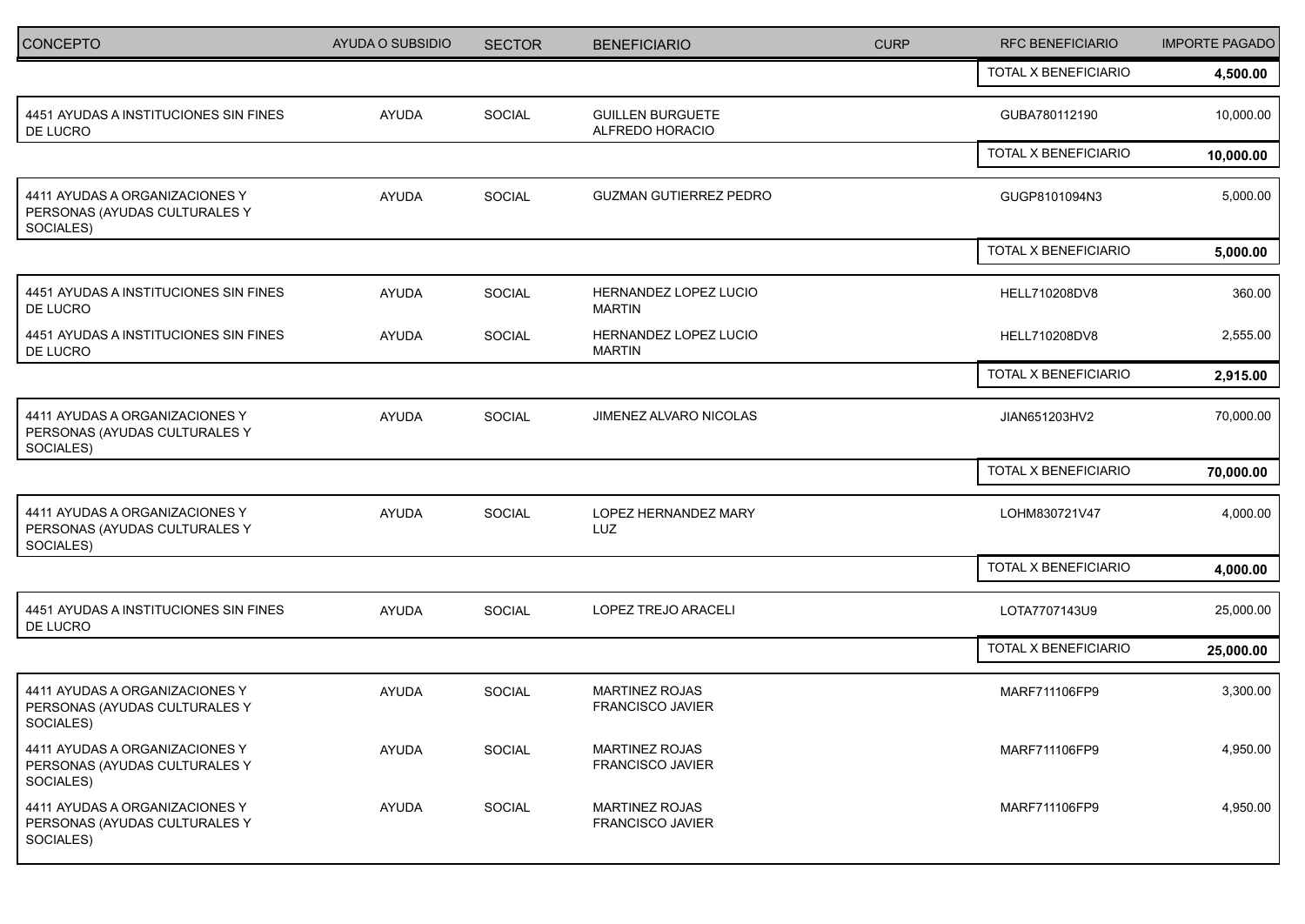| <b>CONCEPTO</b>                                                              | <b>AYUDA O SUBSIDIO</b> | <b>SECTOR</b> | <b>BENEFICIARIO</b>                              | <b>CURP</b> | <b>RFC BENEFICIARIO</b> | <b>IMPORTE PAGADO</b> |
|------------------------------------------------------------------------------|-------------------------|---------------|--------------------------------------------------|-------------|-------------------------|-----------------------|
| 4411 AYUDAS A ORGANIZACIONES Y<br>PERSONAS (AYUDAS CULTURALES Y<br>SOCIALES) | AYUDA                   | SOCIAL        | <b>MARTINEZ ROJAS</b><br><b>FRANCISCO JAVIER</b> |             | MARF711106FP9           | 1,650.00              |
| 4411 AYUDAS A ORGANIZACIONES Y<br>PERSONAS (AYUDAS CULTURALES Y<br>SOCIALES) | AYUDA                   | SOCIAL        | <b>MARTINEZ ROJAS</b><br>FRANCISCO JAVIER        |             | MARF711106FP9           | 4,950.00              |
| 4411 AYUDAS A ORGANIZACIONES Y<br>PERSONAS (AYUDAS CULTURALES Y<br>SOCIALES) | <b>AYUDA</b>            | SOCIAL        | <b>MARTINEZ ROJAS</b><br>FRANCISCO JAVIER        |             | MARF711106FP9           | 4,950.00              |
| 4411 AYUDAS A ORGANIZACIONES Y<br>PERSONAS (AYUDAS CULTURALES Y<br>SOCIALES) | AYUDA                   | <b>SOCIAL</b> | <b>MARTINEZ ROJAS</b><br><b>FRANCISCO JAVIER</b> |             | MARF711106FP9           | 1,650.00              |
| 4411 AYUDAS A ORGANIZACIONES Y<br>PERSONAS (AYUDAS CULTURALES Y<br>SOCIALES) | <b>AYUDA</b>            | SOCIAL        | <b>MARTINEZ ROJAS</b><br><b>FRANCISCO JAVIER</b> |             | MARF711106FP9           | 3,300.00              |
| 4411 AYUDAS A ORGANIZACIONES Y<br>PERSONAS (AYUDAS CULTURALES Y<br>SOCIALES) | <b>AYUDA</b>            | <b>SOCIAL</b> | <b>MARTINEZ ROJAS</b><br>FRANCISCO JAVIER        |             | MARF711106FP9           | 4,950.00              |
| 4411 AYUDAS A ORGANIZACIONES Y<br>PERSONAS (AYUDAS CULTURALES Y<br>SOCIALES) | <b>AYUDA</b>            | SOCIAL        | MARTINEZ ROJAS<br><b>FRANCISCO JAVIER</b>        |             | MARF711106FP9           | 4,950.00              |
| 4411 AYUDAS A ORGANIZACIONES Y<br>PERSONAS (AYUDAS CULTURALES Y<br>SOCIALES) | <b>AYUDA</b>            | SOCIAL        | <b>MARTINEZ ROJAS</b><br><b>FRANCISCO JAVIER</b> |             | MARF711106FP9           | 4,950.00              |
| 4411 AYUDAS A ORGANIZACIONES Y<br>PERSONAS (AYUDAS CULTURALES Y<br>SOCIALES) | <b>AYUDA</b>            | <b>SOCIAL</b> | <b>MARTINEZ ROJAS</b><br>FRANCISCO JAVIER        |             | MARF711106FP9           | 4,950.00              |
|                                                                              |                         |               |                                                  |             | TOTAL X BENEFICIARIO    | 49,500.00             |
| 4411 AYUDAS A ORGANIZACIONES Y<br>PERSONAS (AYUDAS CULTURALES Y<br>SOCIALES) | <b>AYUDA</b>            | SOCIAL        | <b>MENDEZ RODRIGUEZ</b><br><b>MANUELA</b>        |             | MERM700114JE9           | 25,000.00             |
|                                                                              |                         |               |                                                  |             | TOTAL X BENEFICIARIO    | 25,000.00             |
| 4411 AYUDAS A ORGANIZACIONES Y<br>PERSONAS (AYUDAS CULTURALES Y<br>SOCIALES) | <b>AYUDA</b>            | <b>SOCIAL</b> | MUÑOZ CORDOVA DEYSI<br><b>GUADALUPE</b>          |             | MUCD990308U13           | 30,000.00             |
|                                                                              |                         |               |                                                  |             | TOTAL X BENEFICIARIO    | 30,000.00             |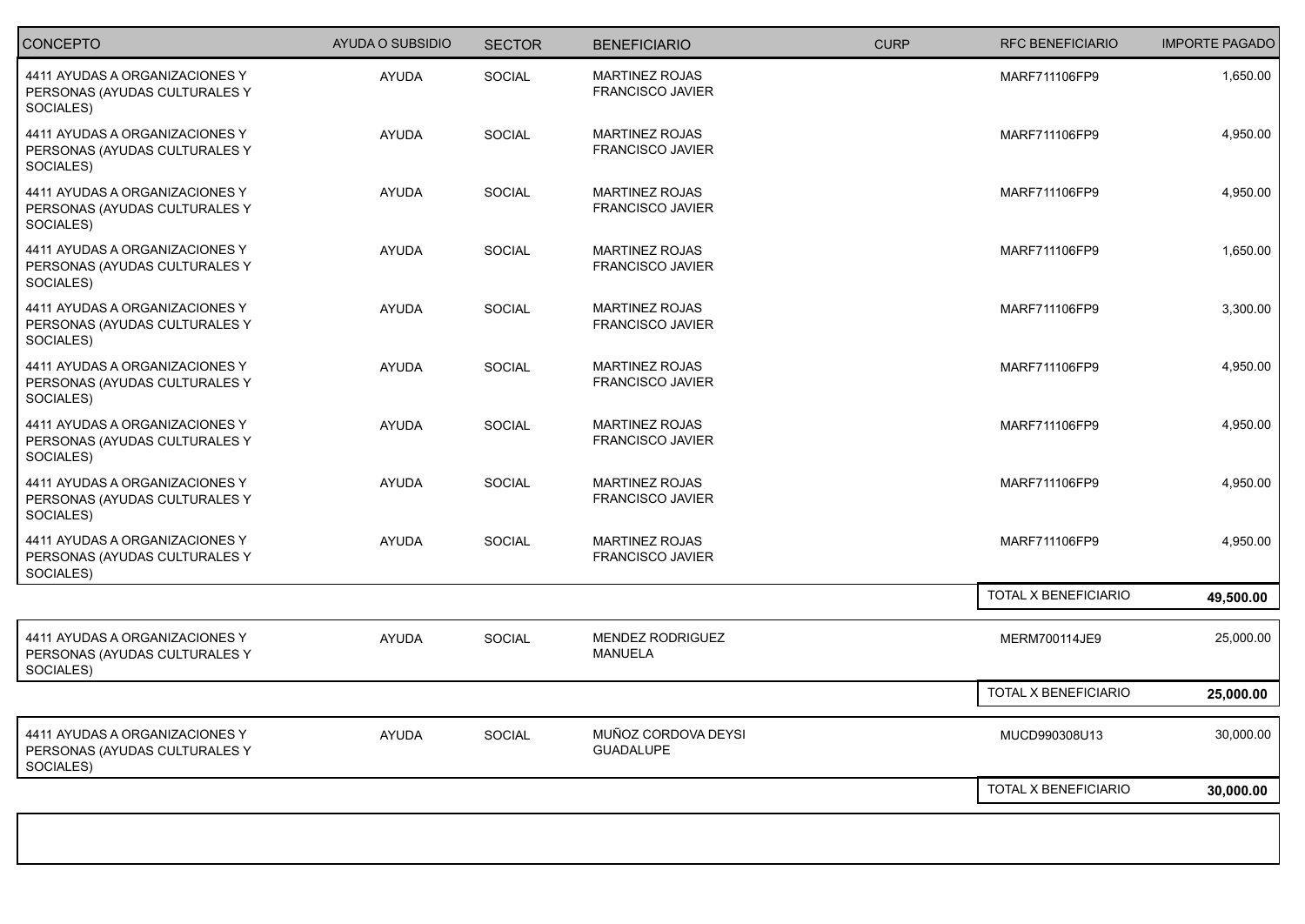| <b>CONCEPTO</b>                                                              | <b>AYUDA O SUBSIDIO</b> | <b>SECTOR</b> | <b>BENEFICIARIO</b>                       | <b>CURP</b>        | <b>RFC BENEFICIARIO</b>     | <b>IMPORTE PAGADO</b> |
|------------------------------------------------------------------------------|-------------------------|---------------|-------------------------------------------|--------------------|-----------------------------|-----------------------|
| 4411 AYUDAS A ORGANIZACIONES Y<br>PERSONAS (AYUDAS CULTURALES Y<br>SOCIALES) | <b>AYUDA</b>            | SOCIAL        | NAJERA CABRERA CRISTINA<br>DEL SOCORRO    |                    | NACC850921SI5               | 25,000.00             |
|                                                                              |                         |               |                                           |                    | <b>TOTAL X BENEFICIARIO</b> | 25,000.00             |
| 4451 AYUDAS A INSTITUCIONES SIN FINES<br>DE LUCRO                            | <b>AYUDA</b>            | <b>SOCIAL</b> | OCAÑA SALINAS MARIO                       | OASM670301HCSCLR07 | OASM670301812               | 5,000.00              |
| 4451 AYUDAS A INSTITUCIONES SIN FINES<br>DE LUCRO                            | <b>AYUDA</b>            | SOCIAL        | OCAÑA SALINAS MARIO                       | OASM670301HCSCLR07 | OASM670301812               | 5,000.00              |
| 4451 AYUDAS A INSTITUCIONES SIN FINES<br>DE LUCRO                            | <b>AYUDA</b>            | SOCIAL        | OCAÑA SALINAS MARIO                       | OASM670301HCSCLR07 | OASM670301812               | 5,000.00              |
|                                                                              |                         |               |                                           |                    | TOTAL X BENEFICIARIO        | 15,000.00             |
| 4411 AYUDAS A ORGANIZACIONES Y<br>PERSONAS (AYUDAS CULTURALES Y<br>SOCIALES) | AYUDA                   | SOCIAL        | OLETA MALDONADO SARA<br><b>EVANGELINA</b> |                    | OEMS740110LG6               | 20,000.00             |
| 4411 AYUDAS A ORGANIZACIONES Y<br>PERSONAS (AYUDAS CULTURALES Y<br>SOCIALES) | <b>AYUDA</b>            | SOCIAL        | OLETA MALDONADO SARA<br><b>EVANGELINA</b> |                    | OEMS740110LG6               | 25,000.00             |
| 4411 AYUDAS A ORGANIZACIONES Y<br>PERSONAS (AYUDAS CULTURALES Y<br>SOCIALES) | AYUDA                   | SOCIAL        | OLETA MALDONADO SARA<br><b>EVANGELINA</b> |                    | OEMS740110LG6               | 6,000.00              |
| 4411 AYUDAS A ORGANIZACIONES Y<br>PERSONAS (AYUDAS CULTURALES Y<br>SOCIALES) | <b>AYUDA</b>            | SOCIAL        | OLETA MALDONADO SARA<br><b>EVANGELINA</b> |                    | OEMS740110LG6               | 6,000.00              |
| 4411 AYUDAS A ORGANIZACIONES Y<br>PERSONAS (AYUDAS CULTURALES Y<br>SOCIALES) | <b>AYUDA</b>            | SOCIAL        | OLETA MALDONADO SARA<br><b>EVANGELINA</b> |                    | OEMS740110LG6               | 3,000.00              |
|                                                                              |                         |               |                                           |                    | TOTAL X BENEFICIARIO        | 60,000.00             |
| 4411 AYUDAS A ORGANIZACIONES Y<br>PERSONAS (AYUDAS CULTURALES Y<br>SOCIALES) | <b>AYUDA</b>            | SOCIAL        | OSEGUERA NAJERA<br><b>ALFREDO</b>         |                    | OENA721018GS3               | 1,392.00              |
| 4411 AYUDAS A ORGANIZACIONES Y<br>PERSONAS (AYUDAS CULTURALES Y<br>SOCIALES) | <b>AYUDA</b>            | <b>SOCIAL</b> | OSEGUERA NAJERA<br><b>ALFREDO</b>         |                    | OENA721018GS3               | 1,160.00              |
| 4411 AYUDAS A ORGANIZACIONES Y<br>PERSONAS (AYUDAS CULTURALES Y<br>SOCIALES) | AYUDA                   | SOCIAL        | OSEGUERA NAJERA<br><b>ALFREDO</b>         |                    | OENA721018GS3               | 1,392.00              |
|                                                                              |                         |               |                                           |                    |                             |                       |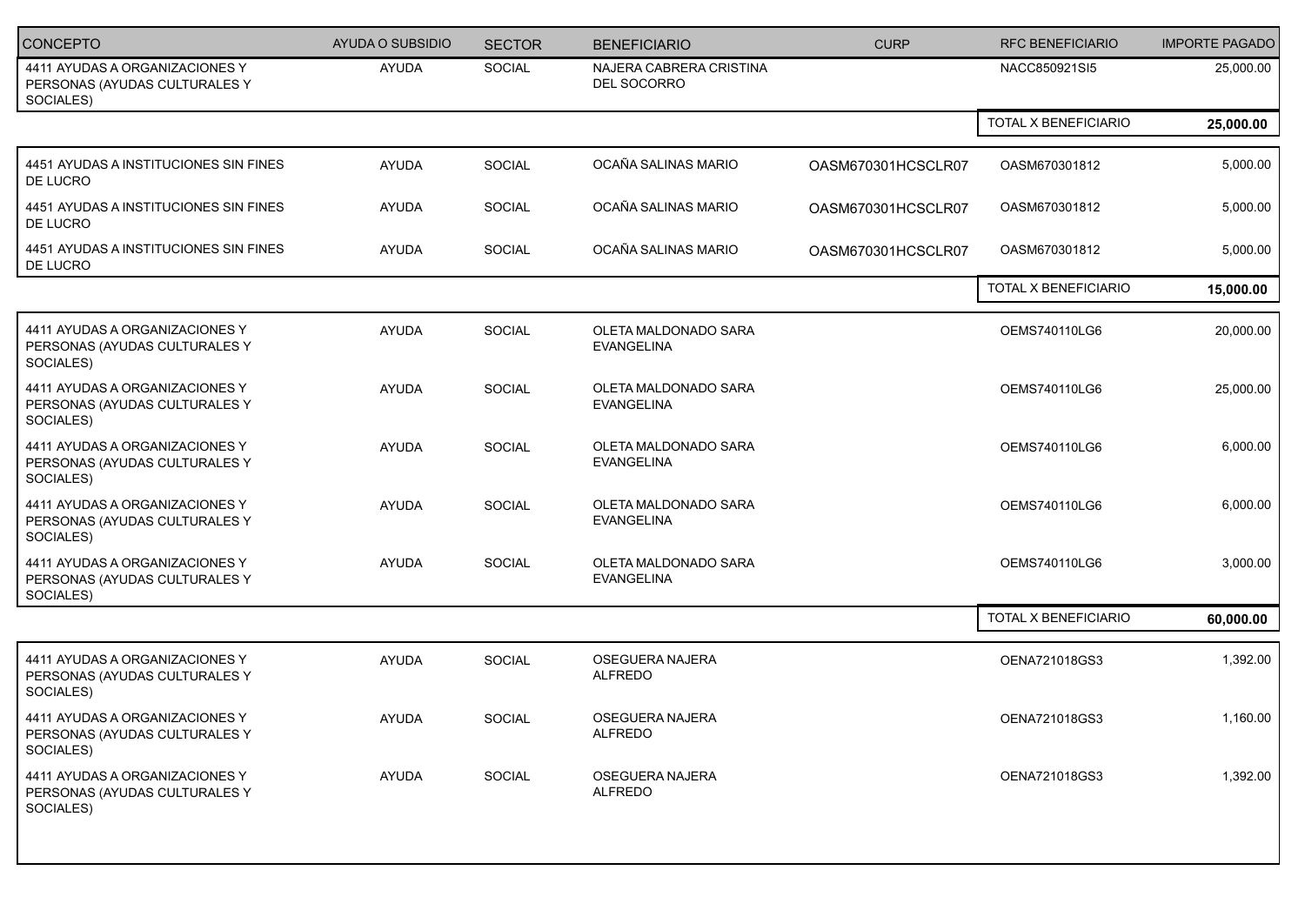| <b>CONCEPTO</b>                                                              | AYUDA O SUBSIDIO | <b>SECTOR</b> | <b>BENEFICIARIO</b>                      | <b>CURP</b> | <b>RFC BENEFICIARIO</b>     | <b>IMPORTE PAGADO</b> |
|------------------------------------------------------------------------------|------------------|---------------|------------------------------------------|-------------|-----------------------------|-----------------------|
| 4411 AYUDAS A ORGANIZACIONES Y<br>PERSONAS (AYUDAS CULTURALES Y<br>SOCIALES) | <b>AYUDA</b>     | <b>SOCIAL</b> | <b>OSEGUERA NAJERA</b><br><b>ALFREDO</b> |             | OENA721018GS3               | 3,480.00              |
| 4411 AYUDAS A ORGANIZACIONES Y<br>PERSONAS (AYUDAS CULTURALES Y<br>SOCIALES) | <b>AYUDA</b>     | SOCIAL        | OSEGUERA NAJERA<br><b>ALFREDO</b>        |             | OENA721018GS3               | 3,480.00              |
| 4411 AYUDAS A ORGANIZACIONES Y<br>PERSONAS (AYUDAS CULTURALES Y<br>SOCIALES) | <b>AYUDA</b>     | SOCIAL        | OSEGUERA NAJERA<br><b>ALFREDO</b>        |             | OENA721018GS3               | 4,872.00              |
| 4411 AYUDAS A ORGANIZACIONES Y<br>PERSONAS (AYUDAS CULTURALES Y<br>SOCIALES) | <b>AYUDA</b>     | <b>SOCIAL</b> | OSEGUERA NAJERA<br><b>ALFREDO</b>        |             | OENA721018GS3               | 2,088.00              |
| 4411 AYUDAS A ORGANIZACIONES Y<br>PERSONAS (AYUDAS CULTURALES Y<br>SOCIALES) | <b>AYUDA</b>     | SOCIAL        | OSEGUERA NAJERA<br><b>ALFREDO</b>        |             | OENA721018GS3               | 696.00                |
| 4411 AYUDAS A ORGANIZACIONES Y<br>PERSONAS (AYUDAS CULTURALES Y<br>SOCIALES) | <b>AYUDA</b>     | <b>SOCIAL</b> | OSEGUERA NAJERA<br><b>ALFREDO</b>        |             | OENA721018GS3               | 1,160.00              |
| 4411 AYUDAS A ORGANIZACIONES Y<br>PERSONAS (AYUDAS CULTURALES Y<br>SOCIALES) | <b>AYUDA</b>     | SOCIAL        | OSEGUERA NAJERA<br><b>ALFREDO</b>        |             | OENA721018GS3               | 4,524.00              |
| 4411 AYUDAS A ORGANIZACIONES Y<br>PERSONAS (AYUDAS CULTURALES Y<br>SOCIALES) | <b>AYUDA</b>     | <b>SOCIAL</b> | OSEGUERA NAJERA<br><b>ALFREDO</b>        |             | OENA721018GS3               | 4,872.00              |
| 4411 AYUDAS A ORGANIZACIONES Y<br>PERSONAS (AYUDAS CULTURALES Y<br>SOCIALES) | <b>AYUDA</b>     | SOCIAL        | OSEGUERA NAJERA<br><b>ALFREDO</b>        |             | OENA721018GS3               | 4,524.00              |
| 4411 AYUDAS A ORGANIZACIONES Y<br>PERSONAS (AYUDAS CULTURALES Y<br>SOCIALES) | <b>AYUDA</b>     | <b>SOCIAL</b> | <b>OSEGUERA NAJERA</b><br><b>ALFREDO</b> |             | OENA721018GS3               | 1,392.00              |
| 4411 AYUDAS A ORGANIZACIONES Y<br>PERSONAS (AYUDAS CULTURALES Y<br>SOCIALES) | <b>AYUDA</b>     | SOCIAL        | OSEGUERA NAJERA<br><b>ALFREDO</b>        |             | OENA721018GS3               | 3,480.00              |
| 4411 AYUDAS A ORGANIZACIONES Y<br>PERSONAS (AYUDAS CULTURALES Y<br>SOCIALES) | <b>AYUDA</b>     | <b>SOCIAL</b> | OSEGUERA NAJERA<br><b>ALFREDO</b>        |             | OENA721018GS3               | 2,088.00              |
| 4411 AYUDAS A ORGANIZACIONES Y<br>PERSONAS (AYUDAS CULTURALES Y<br>SOCIALES) | <b>AYUDA</b>     | <b>SOCIAL</b> | OSEGUERA NAJERA<br><b>ALFREDO</b>        |             | OENA721018GS3               | 4,524.00              |
|                                                                              |                  |               |                                          |             | <b>TOTAL X BENEFICIARIO</b> | 45,124.00             |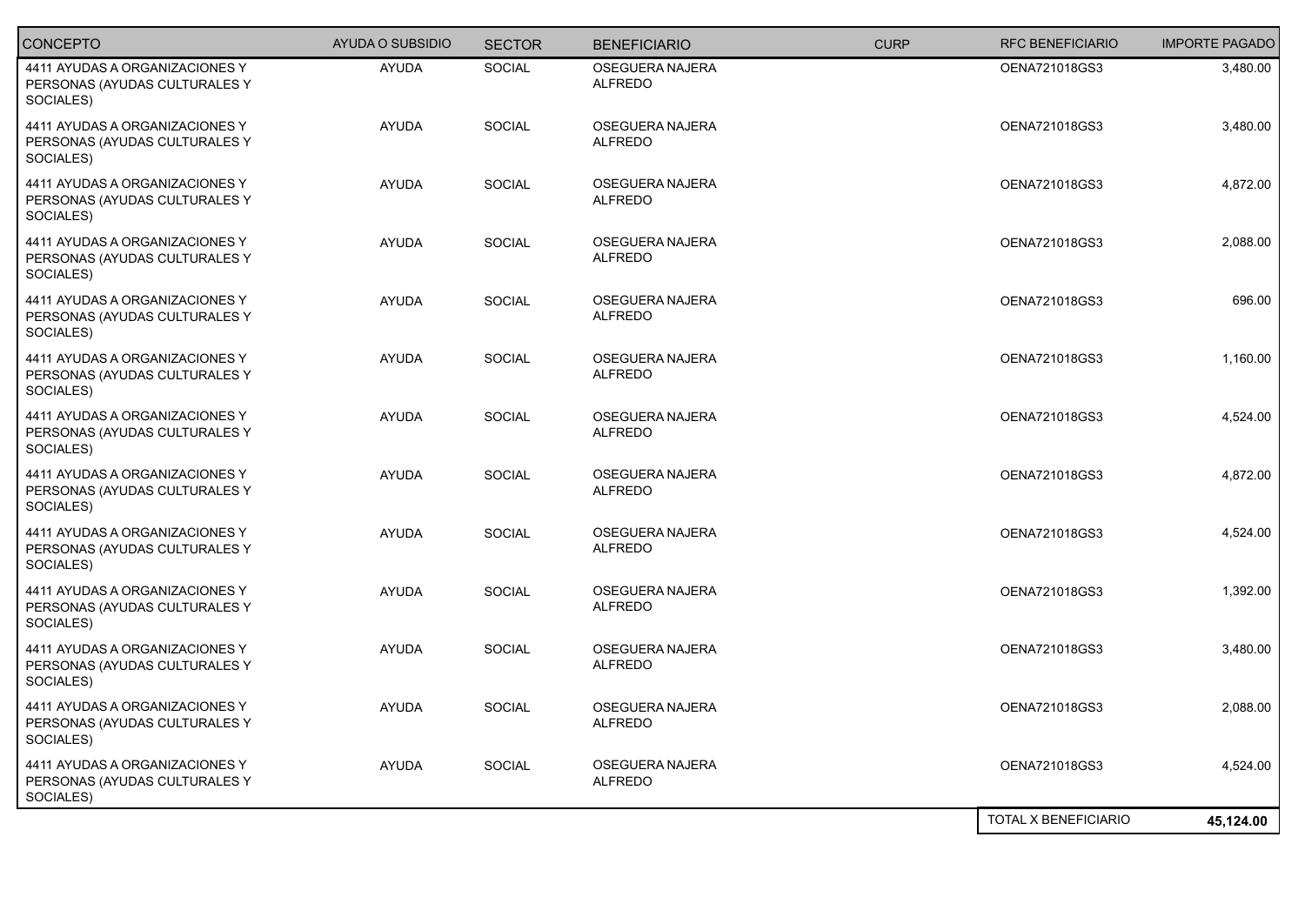| <b>CONCEPTO</b>                                                              | <b>AYUDA O SUBSIDIO</b> | <b>SECTOR</b> | <b>BENEFICIARIO</b>                    | <b>CURP</b>        | <b>RFC BENEFICIARIO</b> | <b>IMPORTE PAGADO</b> |
|------------------------------------------------------------------------------|-------------------------|---------------|----------------------------------------|--------------------|-------------------------|-----------------------|
| 4451 AYUDAS A INSTITUCIONES SIN FINES<br>DE LUCRO                            | <b>AYUDA</b>            | <b>SOCIAL</b> | OROPEZA GALVEZ LUIS<br><b>IGNACIO</b>  |                    | OOGL950405AP7           | 1,099.66              |
|                                                                              |                         |               |                                        |                    | TOTAL X BENEFICIARIO    | 1,099.66              |
| 4411 AYUDAS A ORGANIZACIONES Y<br>PERSONAS (AYUDAS CULTURALES Y<br>SOCIALES) | <b>AYUDA</b>            | SOCIAL        | OSORIO JUAREZ MARCOS                   |                    | OOJM730715R49           | 3,500.00              |
| 4411 AYUDAS A ORGANIZACIONES Y<br>PERSONAS (AYUDAS CULTURALES Y<br>SOCIALES) | <b>AYUDA</b>            | <b>SOCIAL</b> | OSORIO JUAREZ MARCOS                   |                    | OOJM730715R49           | 3,500.00              |
| 4411 AYUDAS A ORGANIZACIONES Y<br>PERSONAS (AYUDAS CULTURALES Y<br>SOCIALES) | <b>AYUDA</b>            | <b>SOCIAL</b> | OSORIO JUAREZ MARCOS                   |                    | OOJM730715R49           | 3,500.00              |
|                                                                              |                         |               |                                        |                    | TOTAL X BENEFICIARIO    | 10,500.00             |
| 4411 AYUDAS A ORGANIZACIONES Y<br>PERSONAS (AYUDAS CULTURALES Y<br>SOCIALES) | <b>AYUDA</b>            | <b>SOCIAL</b> | PARROQUIN RODRIGUEZ<br><b>GABRIEL</b>  |                    | PARG7601208Q2           | 6,000.00              |
| 4411 AYUDAS A ORGANIZACIONES Y<br>PERSONAS (AYUDAS CULTURALES Y<br>SOCIALES) | <b>AYUDA</b>            | <b>SOCIAL</b> | PARROQUIN RODRIGUEZ<br><b>GABRIEL</b>  |                    | PARG7601208Q2           | 6,000.00              |
| 4411 AYUDAS A ORGANIZACIONES Y<br>PERSONAS (AYUDAS CULTURALES Y<br>SOCIALES) | <b>AYUDA</b>            | <b>SOCIAL</b> | PARROQUIN RODRIGUEZ<br><b>GABRIEL</b>  |                    | PARG7601208Q2           | 6,000.00              |
|                                                                              |                         |               |                                        |                    | TOTAL X BENEFICIARIO    | 18,000.00             |
| 4411 AYUDAS A ORGANIZACIONES Y<br>PERSONAS (AYUDAS CULTURALES Y<br>SOCIALES) | <b>AYUDA</b>            | SOCIAL        | PEREZ LOPEZ ELIGIO<br><b>SILVESTRE</b> |                    | PELE751201L60           | 4,975.01              |
|                                                                              |                         |               |                                        |                    | TOTAL X BENEFICIARIO    | 4,975.01              |
| 4451 AYUDAS A INSTITUCIONES SIN FINES<br>DE LUCRO                            | <b>AYUDA</b>            | <b>SOCIAL</b> | RUIZ RUIZ ZAQUEO                       | RURZ850827HCSZZQ04 | RURZ850827G60           | 7,500.00              |
| 4451 AYUDAS A INSTITUCIONES SIN FINES<br>DE LUCRO                            | <b>AYUDA</b>            | SOCIAL        | RUIZ RUIZ ZAQUEO                       | RURZ850827HCSZZQ04 | RURZ850827G60           | 7,500.00              |
| 4451 AYUDAS A INSTITUCIONES SIN FINES<br>DE LUCRO                            | <b>AYUDA</b>            | SOCIAL        | RUIZ RUIZ ZAQUEO                       | RURZ850827HCSZZQ04 | RURZ850827G60           | 7,500.00              |
|                                                                              |                         |               |                                        |                    | TOTAL X BENEFICIARIO    | 22,500.00             |